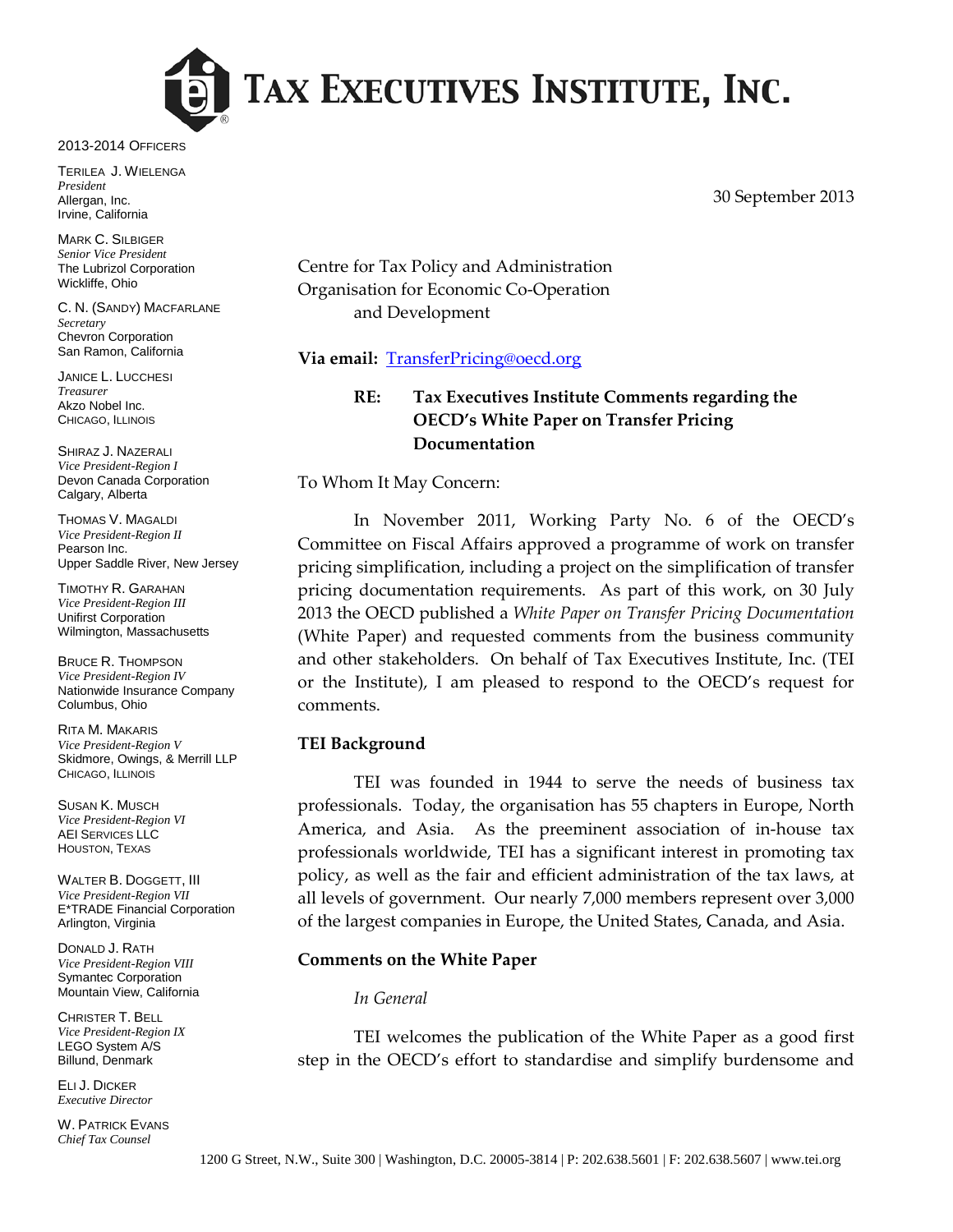# **ED** TAX EXECUTIVES INSTITUTE, INC.

costly transfer pricing documentation requirements. Tax authorities and taxpayers have much to gain from standardisation, which would allow taxpayers to focus on providing qualitative information to tax authorities rather than on meeting often inconsistent formal requirements.

We are concerned, however, that the recommendations in the White Paper may lead to an unnecessary increase in transfer pricing documentation requirements. For example, many of the countries surveyed by the OECD<sup>[1](#page-1-0)</sup> do not request much of the information listed in Table 1 to be included in the global "masterfile."[2](#page-1-1) In addition, adoption of the White Paper's recommendations does not guarantee a corresponding reduction in local country documentation requirements. Moreover, the provision of "global" information to local countries may result in misunderstandings or misuse of the information, leading to unnecessary additional information requests and audits.

To allay these concerns, TEI recommends that the OECD adopt an overall, global transfer pricing documentation standard that could be adopted wholesale by individual countries (including developing nations). The OECD should craft such a standard to be generally sufficient for all transfer pricing documentation purposes. To the extent individual countries decide that the global standard is insufficient, the OECD could provide a framework through which those countries could obtain additional information.

TEI agrees that transparency in transfer pricing is necessary, but it should be expected of both taxpayers and tax authorities. Tax authorities should be encouraged to consult with taxpayers throughout the audit process, rather than back-loading the discussion at the end. Further, the White Paper should explicitly state that the use of data not available to taxpayers (*e.g.*, "secret" or "hidden" comparables) is impermissible. For the same reason, tax authorities should not use their privileged access to information that is unavailable to taxpayers regarding margins used in neighbouring jurisdictions to require taxpayers to apply the same margins in the authorities' jurisdictions (*i.e.*, the so-called "race to the top"). Even if tax authorities are only permitted to use the margin information (or similar data) for risk assessment purposes, the chance that such information will be misused is high.

In many cases the White Paper recommends that tax authorities collect global information that is not easily available to taxpayers. Thus, we recommend in general that requests for information only be based on data that is available to a multi-national enterprise (MNE) or that could be readily available.

The White Paper also recommends that tax authorities collect competitively sensitive information. Examples of such information include important drivers of business profits, a written functional analysis showing the principal contributions to value creation by individual

<span id="page-1-0"></span><sup>1</sup> *See* White Paper, Annex 1.

<span id="page-1-1"></span><sup>2</sup> *Id*. at Table 1 (pages 23-24).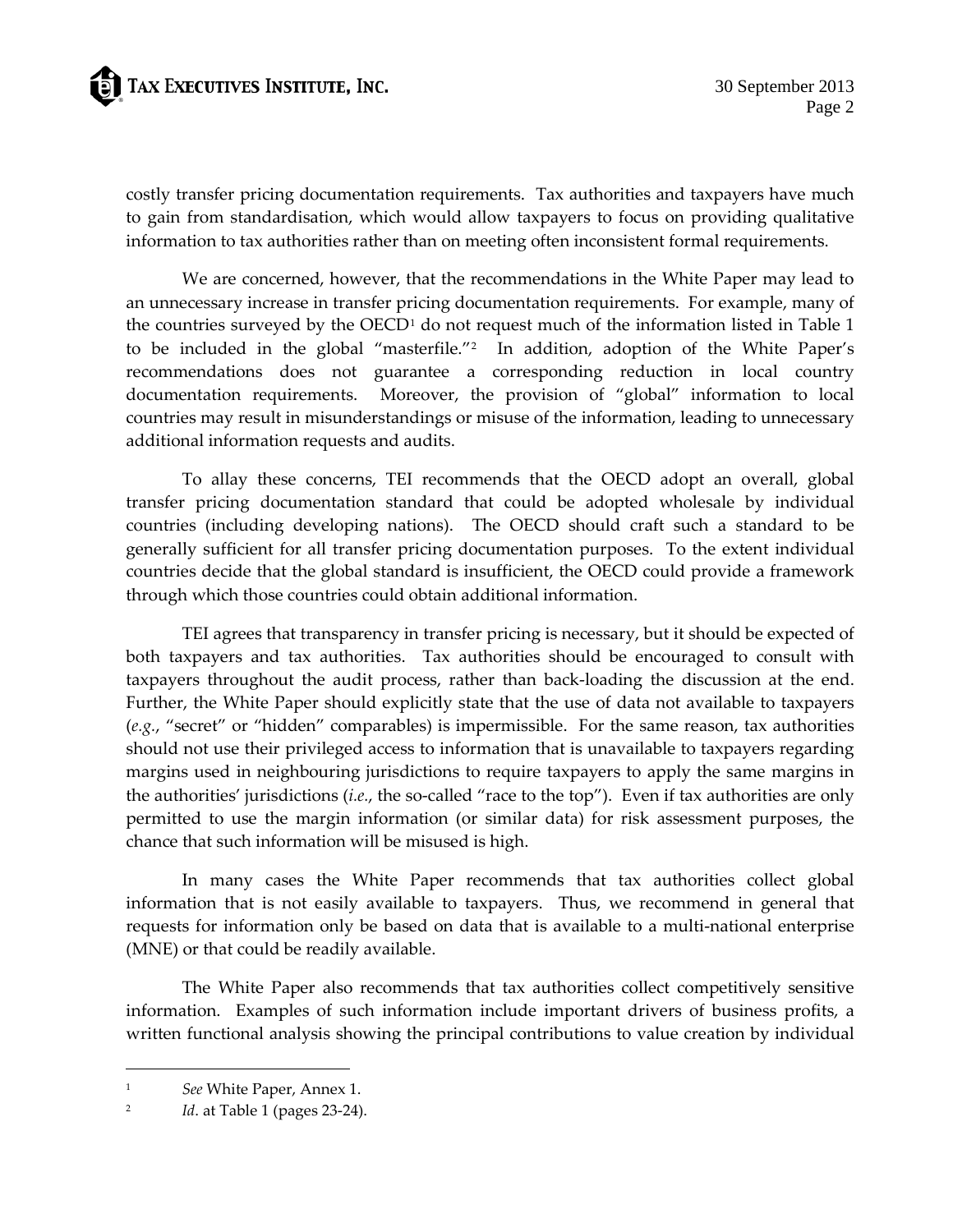entities within the group, and a description of the MNE's strategy for the development, ownership and exploitation of intangibles.[3](#page-2-0) MNEs are highly sensitive to the disclosure of confidential information to competitors, particularly in countries without appropriate safeguards for taxpayer confidentiality. Because of the sensitivity of this and related information, the OECD should recommend that tax administrations maintain strict confidentiality over this data. Access should be limited to "need to know" personnel and appropriate statutory safeguards should be in place, including strong penalties for unauthorised disclosure.

Finally, we note that certain countries require that independent auditors certify a taxpayer's transfer pricing documentation. This requirement is burdensome and costly for MNEs, and in most cases the cost of obtaining a certification outweighs any tax administration benefits. Therefore, the OECD should recommend that countries abandon this practice; indeed, the White Paper notes that this requirement may be "excessive."[4](#page-2-1)

# *Overview of Existing Guidance on Transfer Pricing Documentation – Local Regimes and International Organisations[5](#page-2-2)*

The White Paper identifies two main sources of transfer pricing documentation rules: local country documentation regimes and guidance provided by international organisations, such as Chapter V of the OECD Transfer Pricing Guidelines. The White Paper notes that the number of countries with local transfer pricing documentation rules continues to increase. Because of the varying requirements of these regimes, MNEs must often comply with several sets of documentation requirements, which is a costly endeavor. Regrettably, while the White Paper mentions this compliance burden in the introduction, the burden mostly goes unnoticed in the balance of the paper, which focuses almost solely on the needs of tax authorities. TEI submits that the burden imposed by transfer pricing documentation requirements should be one of the primary concerns of the White Paper and should be balanced against the needs of tax authorities.

The White Paper states that transfer pricing analysis is often single-sided and does not provide a complete understanding of an MNE's global business. It bears noting, however, that the tax authorities in some countries are not always willing to consider a "global picture" analysis (*e.g.*, when a one-sided approach is in their favor). On the other hand, requests for transfer pricing information should be limited to information relevant to the transaction(s) being analysed, which may or may not require an examination of the MNE's global business. Further, disclosure of information regarding all of an MNE's advance pricing agreements (APA) and rulings can only lead to additional transfer pricing controversy, especially when they have

<span id="page-2-0"></span><sup>3</sup> *See id*. Many of the other items listed in Table 1 also constitute sensitive business information.

<span id="page-2-1"></span><sup>4</sup> *Id*. at 21.

<span id="page-2-2"></span><sup>5</sup> *Id*. at 5-11.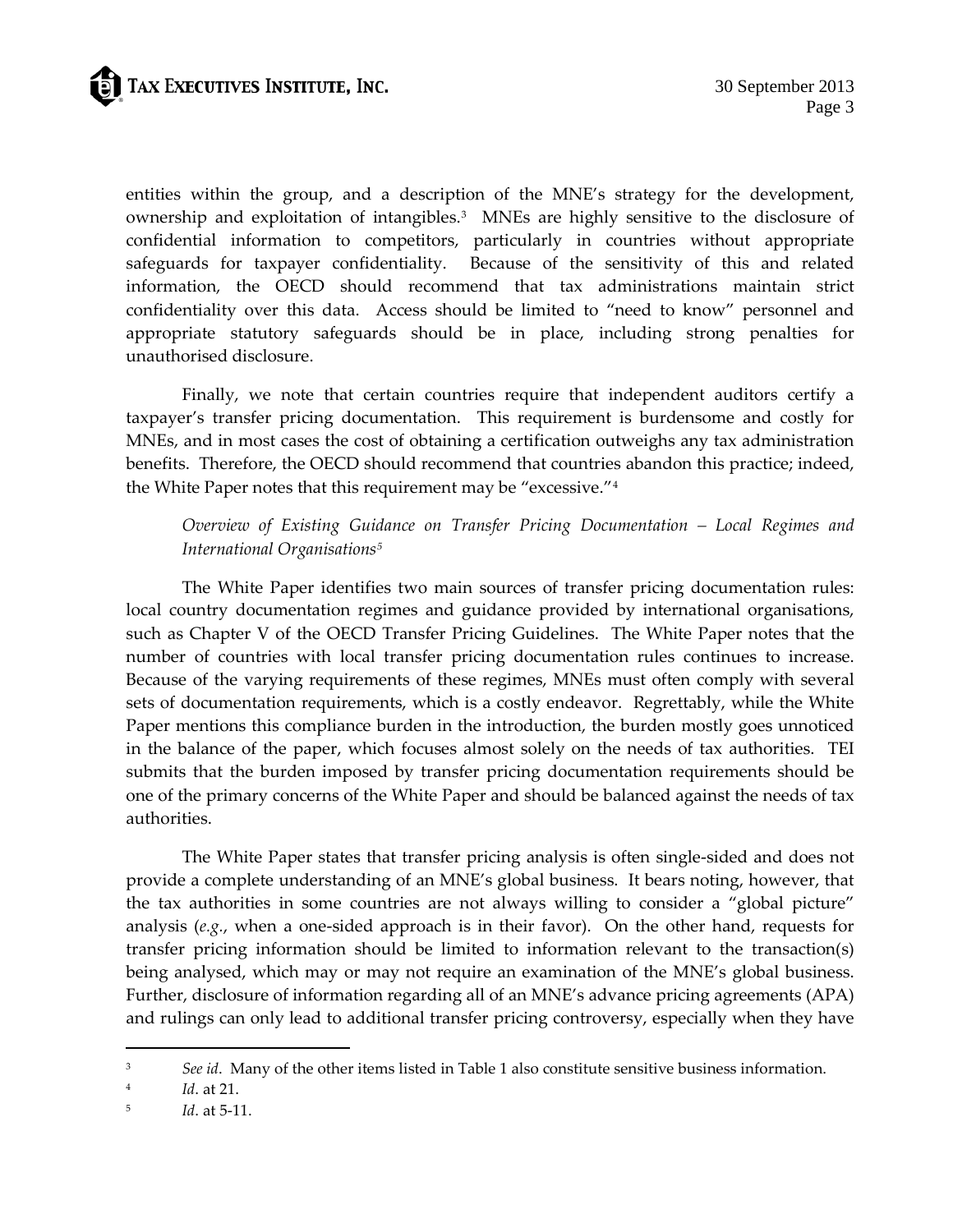no relevance or direct link to local transactions. For example, tax authorities have an unfortunate tendency to focus on certain terms and conditions of these documents (such as prices and markup percentages) to argue for higher local results without recognising that the local market or the affiliate's specific situation may not be comparable to the facts in the APAs and rulings.

The White Paper discusses the European Union transfer pricing documentation (EUTPD) model, which consists of a master file and a local country file. Business generally welcomed this initiative, hoping it would ensure some degree of consistency across the EU. Unfortunately, the EUTPD is optional, and the divergence of local country documentation requirements effectively neutralised any of the benefits of standardisation. This is the case even though many differences are merely in data formats or presentation. Further, the White Paper acknowledges that the EUTPD-required disclosure of all APAs and rulings can be a stumbling block for taxpayers.<sup>[6](#page-3-0)</sup> Paragraph 28 raises additional problems with the EUTPD model, and TEI recommends that the OECD address these issues going forward as they are directly relevant to this OECD project.

## *Discussions with Selected Business Representatives[7](#page-3-1)*

TEI agrees with the point made by business representatives that any effort to standardise the format of transfer pricing documentation would be helpful. Countries have different views regarding regional versus local comparables and how frequently to update a comparable search. This results in a significant commitment of time and expense on behalf of an MNE and often produces little added value for tax authorities. TEI recommends that the OECD adopt the suggestions from business representatives regarding updates of comparable studies. Specifically, an annual update of financial data only for selected comparables should be considered sufficient, and a new transfer pricing study should only be required every 3-4 years.

TEI also urges the OECD to promote flexibility when it comes to comparables, such as permitting the use of regional or even worldwide comparables when local information is unavailable. This would address the fact that reliable information can only be found in a limited number of countries and almost never in emerging economies. Similarly, certain industries are unique, with comparables only available on a worldwide basis. In addition, a group of companies with foreign operations (*i.e.*, another MNE) should also be acceptable as comparable if there is strong comparability in terms of business model with the benchmarked organisation. As to the geographic scope of comparables generally, we submit that the tax authority should bear the burden of proof when challenging the scope selected by the taxpayer.

<span id="page-3-0"></span><sup>6</sup> *Id*. at 9.

<span id="page-3-1"></span><sup>7</sup> *Id*. at 11-12 (as part of the preparation of the White Paper, the OECD conducted a series of conversations with a few members of BIAC).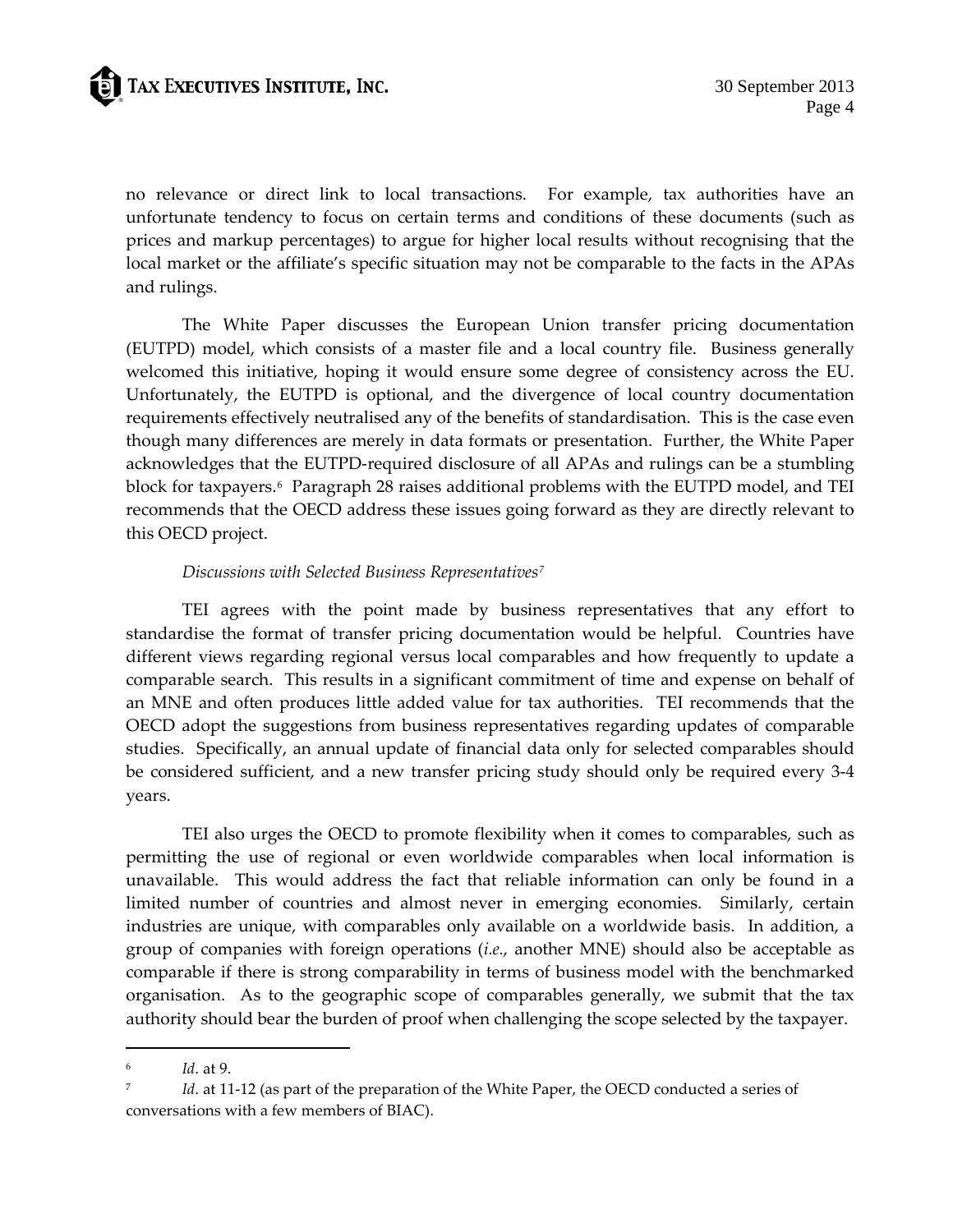

Finally, we recommend that local transfer pricing documentation requirements include defined materiality standards, taking into account company size. It is often the case that a materiality threshold that is reasonable from the local company's perspective is immaterial from the perspective of the entire MNE. As a result, businesses tend to set internal materiality thresholds to balance resources and efforts, taking into account the cost and time needed to comply and the potential cost of non-compliance.

## *Purpose of Transfer Pricing Documentation Requirements[8](#page-4-0)*

The White Paper identifies three primary reasons governments request transfer pricing documentation. The first is to provide necessary information for a transfer pricing risk assessment. In this regard we note that transparency should work both ways. Taxpayers should provide the necessary information to the tax authorities, but also should have a chance to discuss the risk assessment with tax authorities throughout the process and not after the tax authorities complete the assessment. The OECD should encourage tax authorities to adopt an open and cooperative approach.

The second reason is to ensure taxpayers give appropriate consideration to transfer pricing requirements. The OECD comments in the White Paper that tax authorities often view documentation as "canned" or formulaic and not representative of a considered analysis. We note that this view reflects the proliferating demand by tax authorities for transfer pricing documentation. In certain cases, the burden placed on a taxpayer can exceed the ability of an in-house tax department to provide the requested documentation, even if the department's efforts were solely devoted to transfer pricing. Simplification and standardisation of transfer pricing documentation may be the only way to improve this situation.

The third primary reason governments request transfer pricing documentation is to provide information necessary for an audit. The White Paper stresses that taxpayers should provide tax authorities with all the information needed to conduct a thorough transfer pricing audit. Nevertheless, we emphasise that tax authorities should consider the burden placed on the taxpayer by documentation requests.

Overall, a fruitful approach may be to moderate the initial documentation demands from local authorities for purposes of the first two reasons cited above, while preserving their right to ask for additional information on audit. This could prove beneficial for both sides.

<span id="page-4-0"></span><sup>8</sup> *Id*. at 13-19.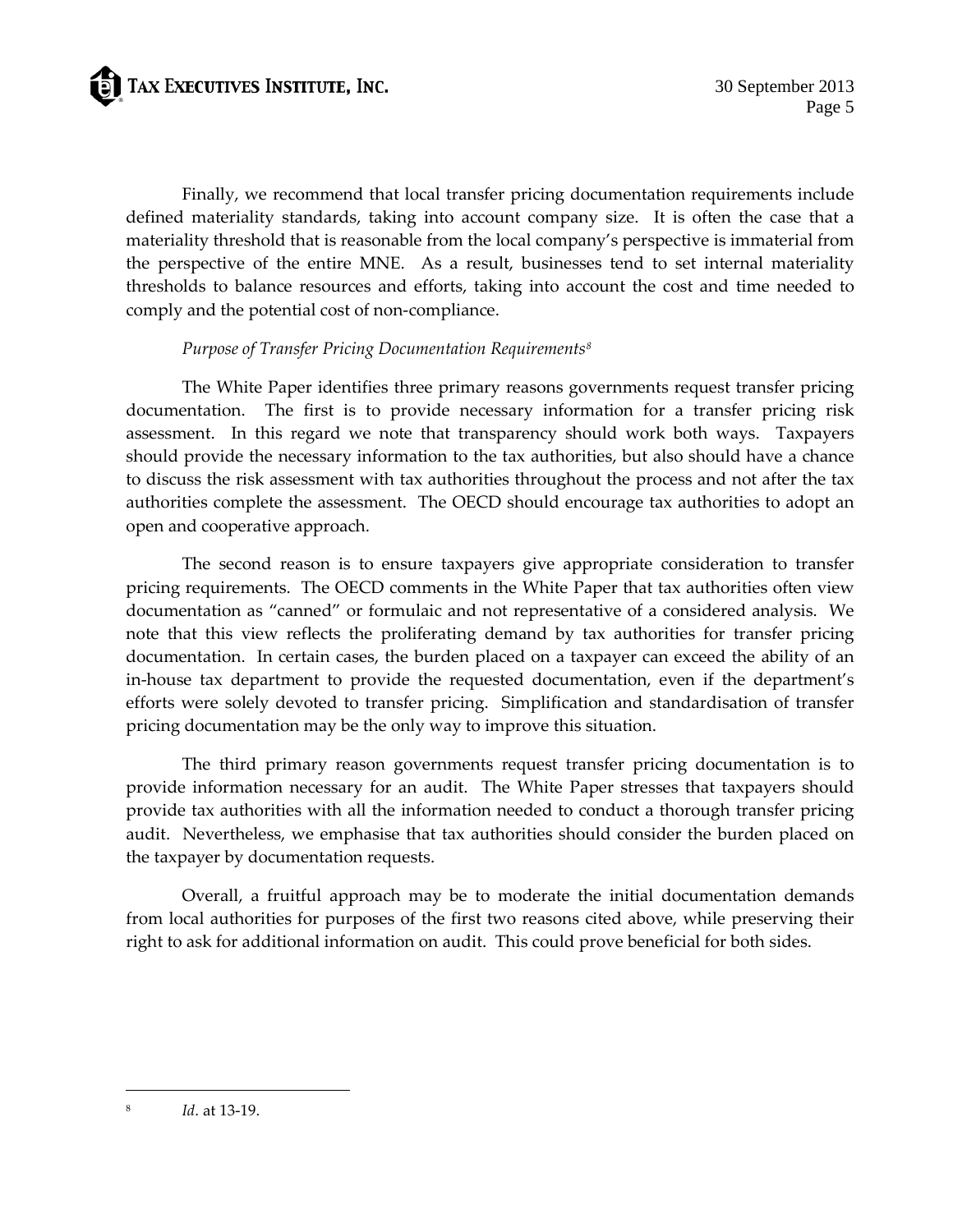

#### *Tiered Approach to Transfer Pricing Documentation[9](#page-5-0)*

The White Paper proposes a tiered approach to transfer pricing documentation. High level information would be used for transfer pricing risk assessment purposes and more detailed information would be requested in the course of a transfer pricing audit.

Paragraph 71 states that transfer pricing risk often arises in situations where taxpayers seek to purposely shift income from where it would be "relatively heavily taxed" to where it will be subjected to "lower levels of tax." We recommend that the OECD provide guidance on when a tax rate differential is large enough to be considered a risk factor. Otherwise, the current wording can be read to suggest that related-party transactions between two jurisdictions where one has "lower levels of tax" may be considered an attempt to shift income by default, rather than being conducted for legitimate business reasons. At the same time, the OECD should not forget that tax competitiveness continues to be a tool governments (including Member States of the OECD) use to promote their economies and attract investments. Is the resulting lower effective tax rate also a risk factor in those cases?

Paragraph 72 states that a business whose distribution of employees, assets, and income are not roughly even across low and high-tax countries may warrant more "tax administration attention" than a business with a more even distribution. It is inherently incorrect, however, to expect income allocation to match employee and asset allocations. Take the example of a labour intensive industry. Assume that a principal company sets strategy, makes decisions, bears risks, *etc*., and has 400 employees and its contract manufacturing entity in another jurisdiction has a plant and 4,000 employees, but does not bear any risk (even that of foreign exchange). Assume further that the manufacturing entity sells all of its output to the principal with a guaranteed positive margin. In this example, it is unreasonable to argue that allocation of income and employees/assets across those two entities should be even or roughly even. All of the risk is centralised in the principal company, and there is no reason to expect that the principal's company's income from its onward sale of the manufacturing company's output should somehow be split between the two countries according to their relative amounts of employees and assets. We urge the OECD to clearly state that tax authorities should analyse the taxpayer's business as a whole before applying rigid rules in the course of an audit.

As noted above, the two-tiered masterfile-local file approach is generally welcome, but only if it results in a decreased documentation burden. A complicating factor is that not all MNEs are organised centrally or integrated. In the case of regionally centralised MNEs, obtaining all the requested information on a global level will actually increase the compliance burden for the taxpayer, while not necessarily being relevant to tax authorities when analysing local or regional transactions. We suggest that tax authorities assess the overall organisation of a taxpayer before making a documentation request instead of routinely requesting the

<span id="page-5-0"></span><sup>9</sup> *Id*. at 19-22.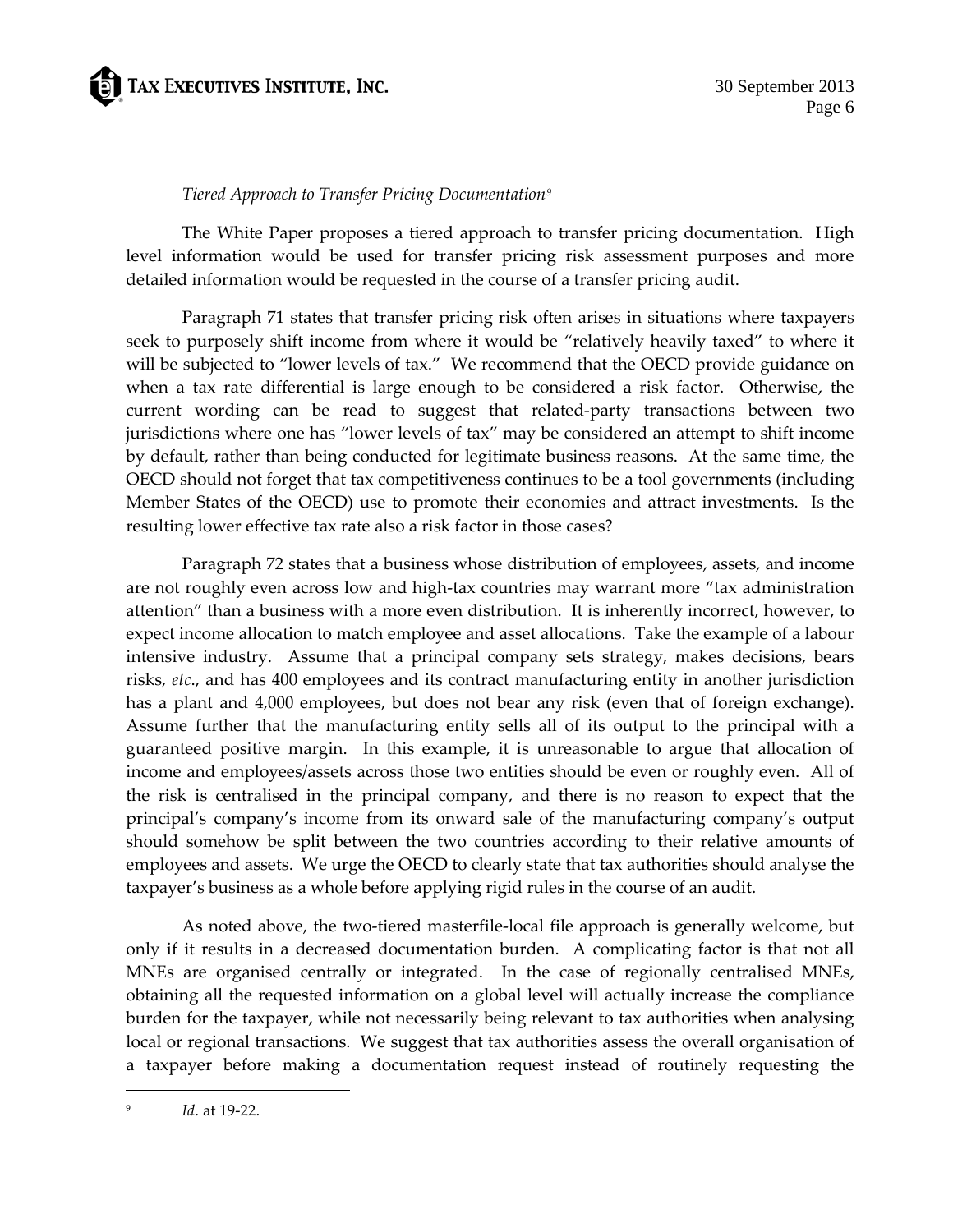# TAX EXECUTIVES INSTITUTE, INC.

masterfile. Another potential solution would be to allow taxpayers to keep the masterfile on a regional basis, which would be in line with the flexibility allowed in Paragraph 76 where taxpayers can keep a masterfile on a business line basis (TEI supports this flexibility).

We agree with the first bullet of paragraph 77 that a requirement that taxpayers have outside auditors certify transfer pricing documentation is excessive, especially at the risk assessment stage, as MNEs often have the required expertise in-house. We also agree with the last bullet of paragraph 77 recommending a definition of materiality that reflects the size and nature of both the local economy and the MNE. This definition should reduce transfer pricing documentation burdens.

## *Development of a Coordinated Approach to Documentation[10](#page-6-0)*

The White Paper proposes five categories of information to be provided in a masterfile while specific transfer pricing analysis would be included in a local file. With respect to the masterfile, we have several recommendations.[11](#page-6-1) First, as noted above, the documentation requirements should take into account that not all MNEs are fully centralised or integrated; thus, the relevant information is often not readily available. Second, in our view, tax authorities should only request masterfile information for business units that have operations in their jurisdiction. As discussed above, the disclosure of global information may result in misunderstanding or misuse of the data.

Third, the OECD should clarify that tax authorities should only request the information listed below when the MNE or particular business unit has an integrated supply chain as the information is generally only readily available to businesses organised in that manner. Businesses without an integrated global supply chain would have to engage in a difficult and work-intensive process to collect and process the information. The information includes:

- (i) a chart showing supply chain for material products and services;
- (ii) a chart showing important related party service arrangements other than research and development services;
- (iii) a written functional analysis showing principal contributions to value creation by individual entities within the group; and
- (iv) a list of important related party agreements related to intangibles, including cost contribution arrangements, principal research service agreements, and important license agreements.

<span id="page-6-0"></span><sup>10</sup> *Id*. at 22-26.

<span id="page-6-1"></span><sup>11</sup> Table 1 on pages 23-24 of the White Paper sets out the information to be included in the masterfile.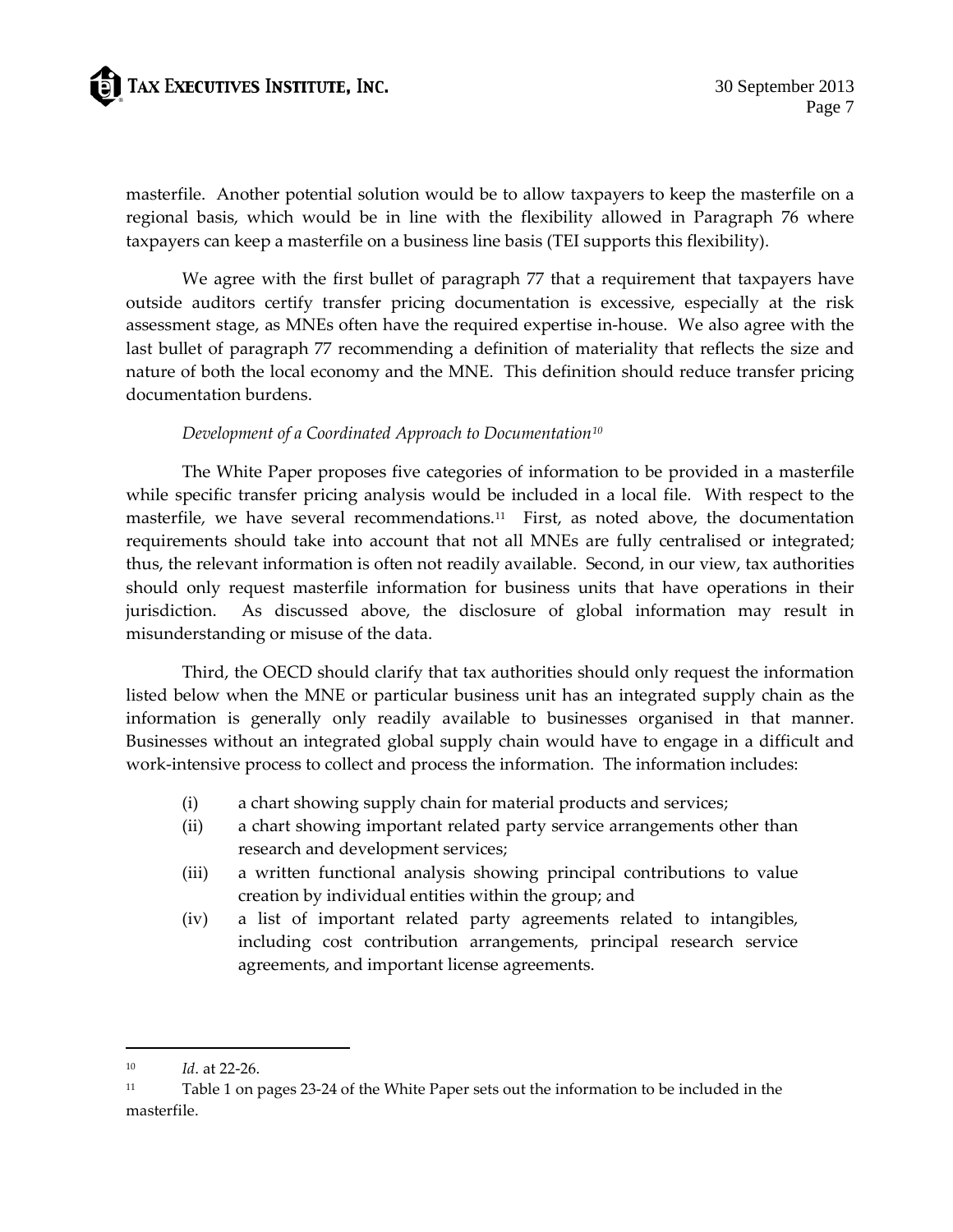**ED** TAX EXECUTIVES INSTITUTE, INC.

 $\overline{a}$ 

Fourth, the OECD should provide clear criteria counting the number of employees in a particular country. Does an MNE count full-time employees only? Permanent or temporary employees? Contractors and seconded employees? Should the time of measurement be at yearend or based on some kind of average? Clear guidance on this point would likely prevent a large amount of controversy. Fifth, the confidentiality of a taxpayer's information should be respected, and information requests should be limited to the transactions at issue. For example, if an MNE is not fully centralised, information about business restructurings in other regions may be not available on a regional level. Moreover, such information generally has no direct relevance for a transfer pricing risk assessment in another region.

Sixth, in our view, the "financial and tax position" information listed by the White Paper is much more extensive than many current documentation requirements. Requiring taxpayers to produce this information would only increase the documentation burden. Therefore, this information should be requested only on a case by case basis after careful analysis by tax authorities. Finally, the requirement to list all MAP proceedings would be detrimental to MNEs, absent a measure to prevent the abuse of that information by tax authorities (*e.g.*, authorities may use the MAP proceedings as a basis for requesting information or issuing assessments for the issues listed in those proceedings).

We also have several comments with respect to the information to be provided in the local file.<sup>[12](#page-7-0)</sup> The proposed scope of the local documentation file is similar to existing documentation requirements. Because of this overlap, producing the information required in the local file in conjunction with that of the proposed masterfile would result in significantly increased compliance burdens for taxpayers, which is contrary to the aim of the White Paper. If the OECD proceeds with the two-tiered approach, it should specify what is relevant and why, taking into account the project's simplification goal for both tax authorities and taxpayers. For example, a description of the taxpayer's research and development function will likely be irrelevant for a country with only a sales agent.

As with the masterfile, the OECD should clarify that tax authorities should request the following information only if the MNE or business unit has an integrated supply chain:

- (i) a detailed functional analysis of the taxpayer with respect to each documented category of controlled transactions, *i.e.*, functions performed, assets used (including intangibles) and risks borne including any changes compared to prior years; and
- (ii) an indication of the most appropriate transfer pricing method with regard to the category of transactions at issue and the reasons for selecting that method.

<span id="page-7-0"></span><sup>12</sup> Table 2 on page 25 of the White Paper sets out the information to be included in the local file.